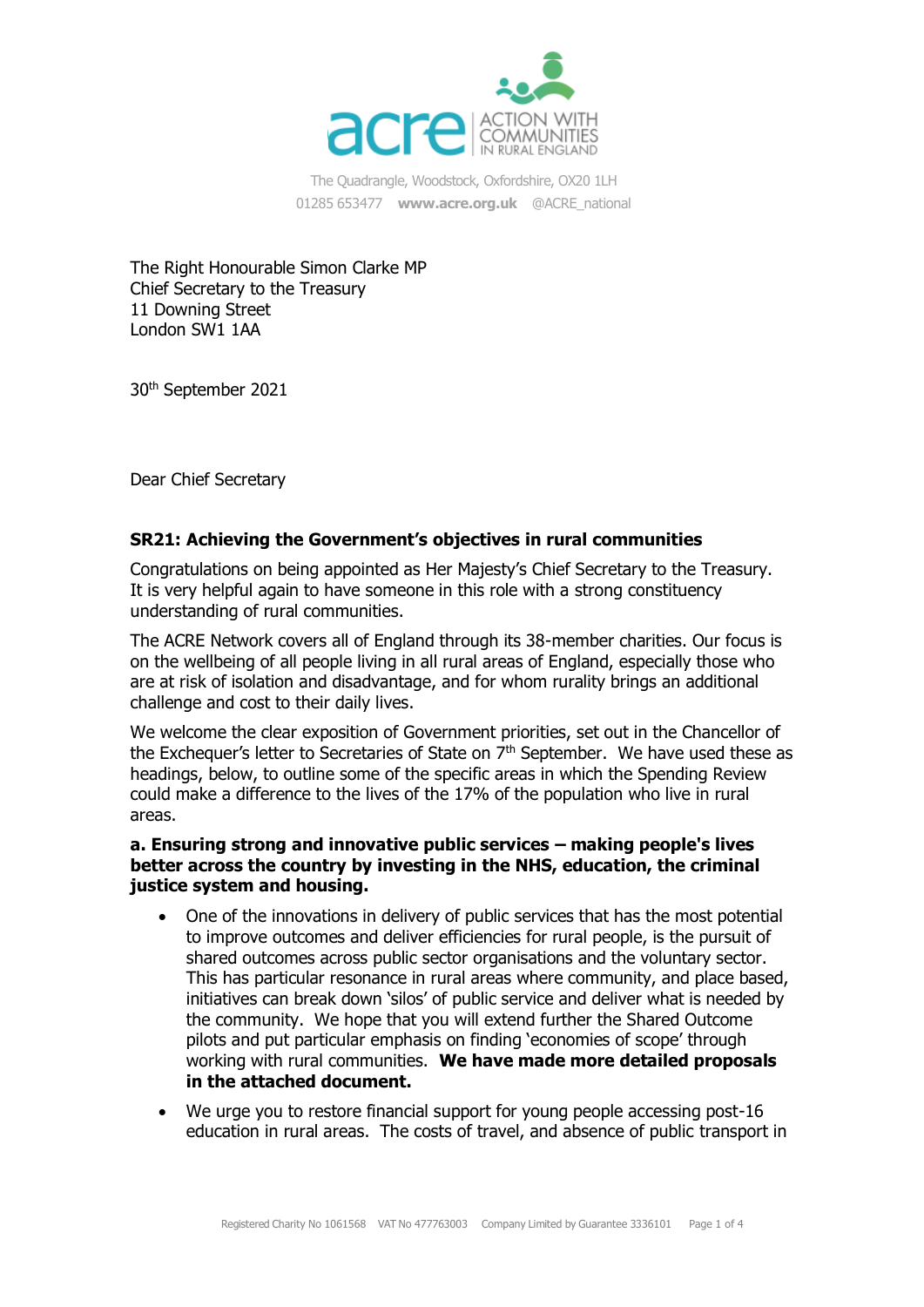some rural areas, results in some young people missing out on opportunities and risks wasting their potential. In our detailed submission, attached, we have included some calculations for a modest scheme that could assist with this.

- The NHS, and more locally, new Integrated Care Boards, must be given sufficient resources to enable them to ensure an equity of access to primary and secondary health care for rural people. They must be encouraged to factor-in the distance-costs of reaching, secondary care that has had to become increasingly specialised and centralised. In practice this means the budget for **Non-Emergency Patient Transport** should be sufficient to allow fair and equal access and not require the NHS to ration help with transport based on narrowly defined medical need.
- The Government's long-term intention to increase resources for social care is very welcome as the age profile of many rural areas makes this a growing issue. It is important that the financial regime for Councils and/or Integrated Care Boards takes account of the inevitable travel downtime involved in **care provision in rural areas** and consequent lower, apparent, productivity. Rural areas must be able to calculate costs of providing care based on a higher unit cost of care than urban ones and be funded to meet this.
- We fully support the case being made to you by the National Community Land Trust Network for increased **support for community led housing initiatives**. Many young people choose to move away from rural areas to seek new opportunities, however we firmly believe that young people must not be forced to do so because of limited access to genuinely affordable housing.
- Across the entire range of public services, it is essential that Government does not commit to a '**digital by default'** approach until people in all rural areas have affordable access to the digital infrastructure that would make this possible. If Government departments, such as the Department of Justice, can make cost savings by paring back on their physical 'footprint', the savings must be applied first to helping those who are digitally excluded to access their services.
- In rural areas many services are provided by communities themselves in buildings owned and run by local people. We support the proposal from Defra that the **Village Hall Improvement Grant Fund (VHIG Fund)** be continued with a further allocation of capital funding of between £3m and £5m. This year is the Centenary of the National Village Halls Service, now run by the charity ACRE, and this would be a fitting means of celebrating and rewarding the tens of thousands of volunteers who do so much to support communities through managing their local village halls.

## **b. Levelling up across the UK to increase and spread opportunity; unleash the potential of places by improving outcomes UK-wide where they lag and working closely with local leaders; and strengthen the private sector where it is weak.**

• The term 'levelling-up' has come to be used by the media, and some lobby groups, to exclusively mean raising opportunity and productivity in the North to the same level as the South, but without placing any consequent brake on improvements there. The term, and the programme to achieve it, must go beyond this narrow definition and apply to **raising productivity and opportunity in all rural areas** as well.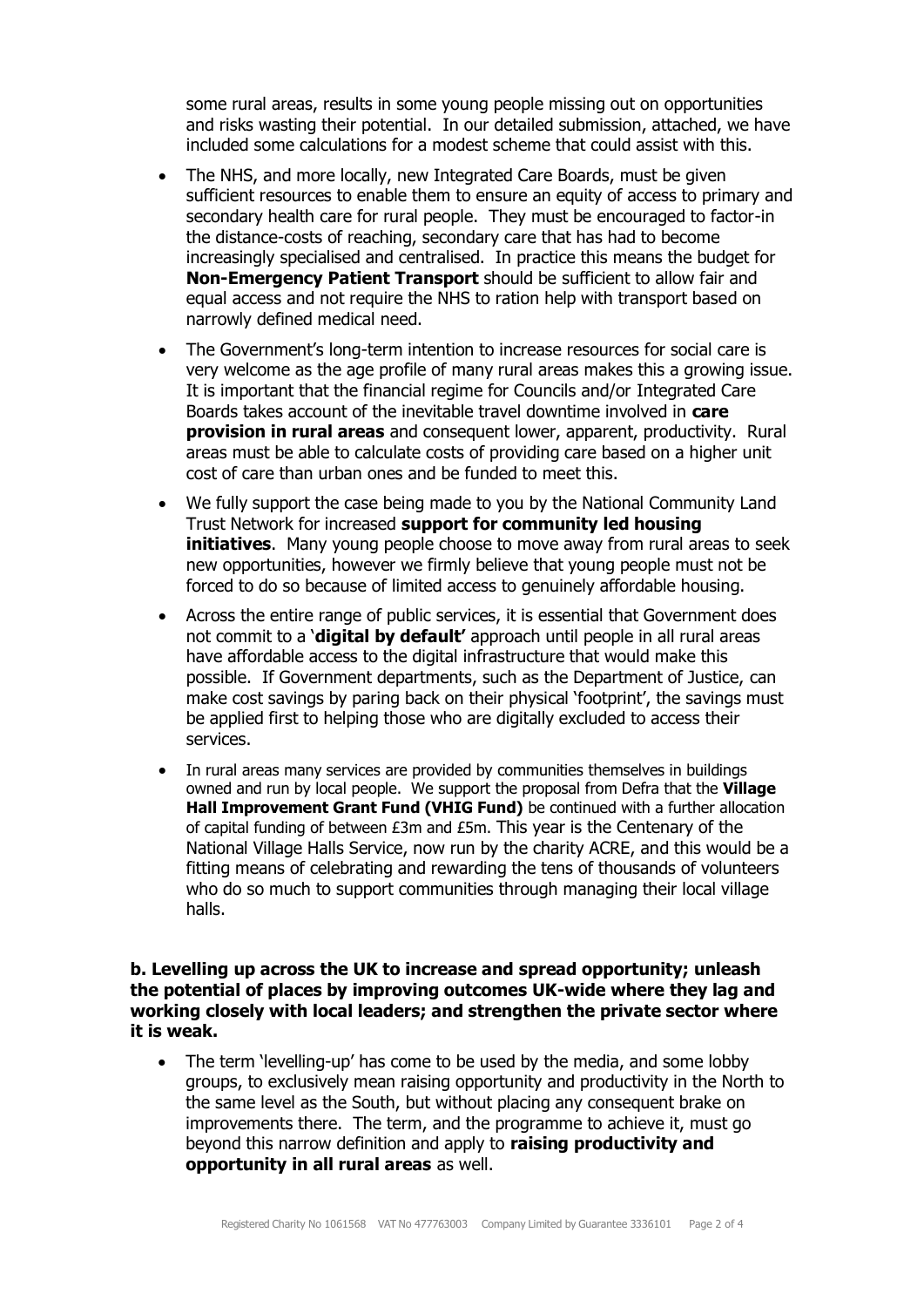- Many rural people feel they have been left behind as services have become centralised, public transport lost and their rural places viewed as just an attractive back-drop to be exploited by the visitor economy. We urge that whatever resources the public purse can afford to spend on 'levelling-up', these are applied to rural areas to improve opportunity and avoid making 'movingaway' synonymous with 'moving-up'. Only initiatives that are pursued with communities and focused on their aspirations will achieve this. **The ACRE Network stands ready to support rural communities in England in this and our proposals for this are attached.**
- For rural areas, the concept of 'rural-proofing' is an essential part of levellingup. If policies and programmes are designed with urban areas in mind there will be unintended consequences in rural areas. It is not surprising that rural people have felt let down by what some have perceived as being urban-centric Governments. A firm commitment to rural proofing, and the expertise needed to achieve it throughout the public sector, must be a central feature of the Spending Review. **Again, the ACRE Network is ready to work with DEFRA to ensure rural-proofing actively links national aspiration with local action throughout England.**

#### **c. Leading the transition to Net Zero across the country and more globally.**

- England has around 10,000 community owned buildings in rural villages, usually named Village Halls. We urge you to support proposals to provide a substantial grant scheme for these buildings that will both enable them to become fully fit for modern purposes, but also exemplars of net-zero within their community. There are already some excellent examples in rural England, this Network could enable there to be an exemplar in every village. **Our detailed proposal for extension of the Village Hall Improvement Grant schemes is attached.**
- We strongly support calls for a 'just transition' to net-zero. If the only way to change behaviour is to tax carbon out of the economy, then the product of that tax must be applied to giving practical support and assistance to those potentially most disadvantaged. The help will be essential to parts of the community, notably in rural areas, where reliance on carbon emitting technologies have become essential, and alternatives are harder to put in place. **We support the case being made by National Energy Action** for a comprehensive programme to tackle fuel poverty in line with achieving a 'just transition'.
- We welcome the initiative to over-provide, ahead of need, **EV charging points** throughout the country in order to lead public behaviour. Provision will be just as important in rural areas, but it will also be essential to budget for the **upgrading of fragile electrical distribution networks** in many rural areas. In the recent past there has been little incentive for the distribution networks to improve their resilience in disbursed rural areas as the cost of doing so would add to the cost of supply to consumers.
- We see a substantial synergy between levelling up of opportunity in rural areas and the achievement of net-zero. There will be scope for **new technologies, enterprises and skills in rural areas** that will mean rural young people will not have to move away to build a good life. Investment must be available to the rural economy, not just the traditional land-based economy but also in renewable technologies, carbon capture and the foundation economy that will help to insulate rural homes.